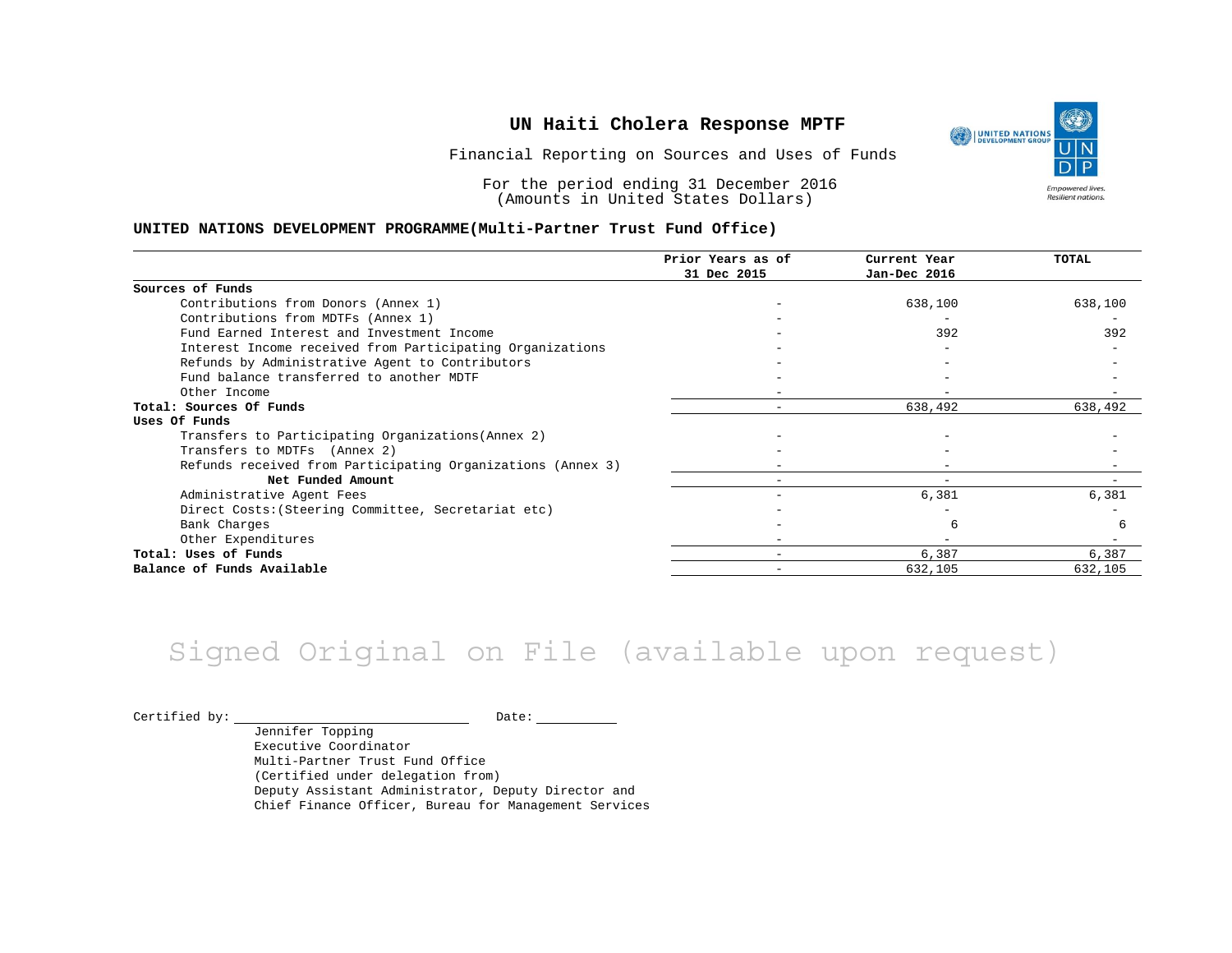

Financial Reporting on Sources and Uses of Funds

For the period ending 31 December 2016 (Amounts in United States Dollars)

#### **UNITED NATIONS DEVELOPMENT PROGRAMME(Multi-Partner Trust Fund Office)**

**Annex - 1: Contributions**

|                      | Prior Years as of | Current Year | TOTAL   |
|----------------------|-------------------|--------------|---------|
|                      | 31 Dec 2015       | Jan-Dec 2016 |         |
| From Contributors    |                   |              |         |
| GOVERNMENT OF FRANCE | -                 | 638,100      | 638,100 |
| Total: Contributions | -                 | 638,100      | 638,100 |

## Signed Original on File (available upon request)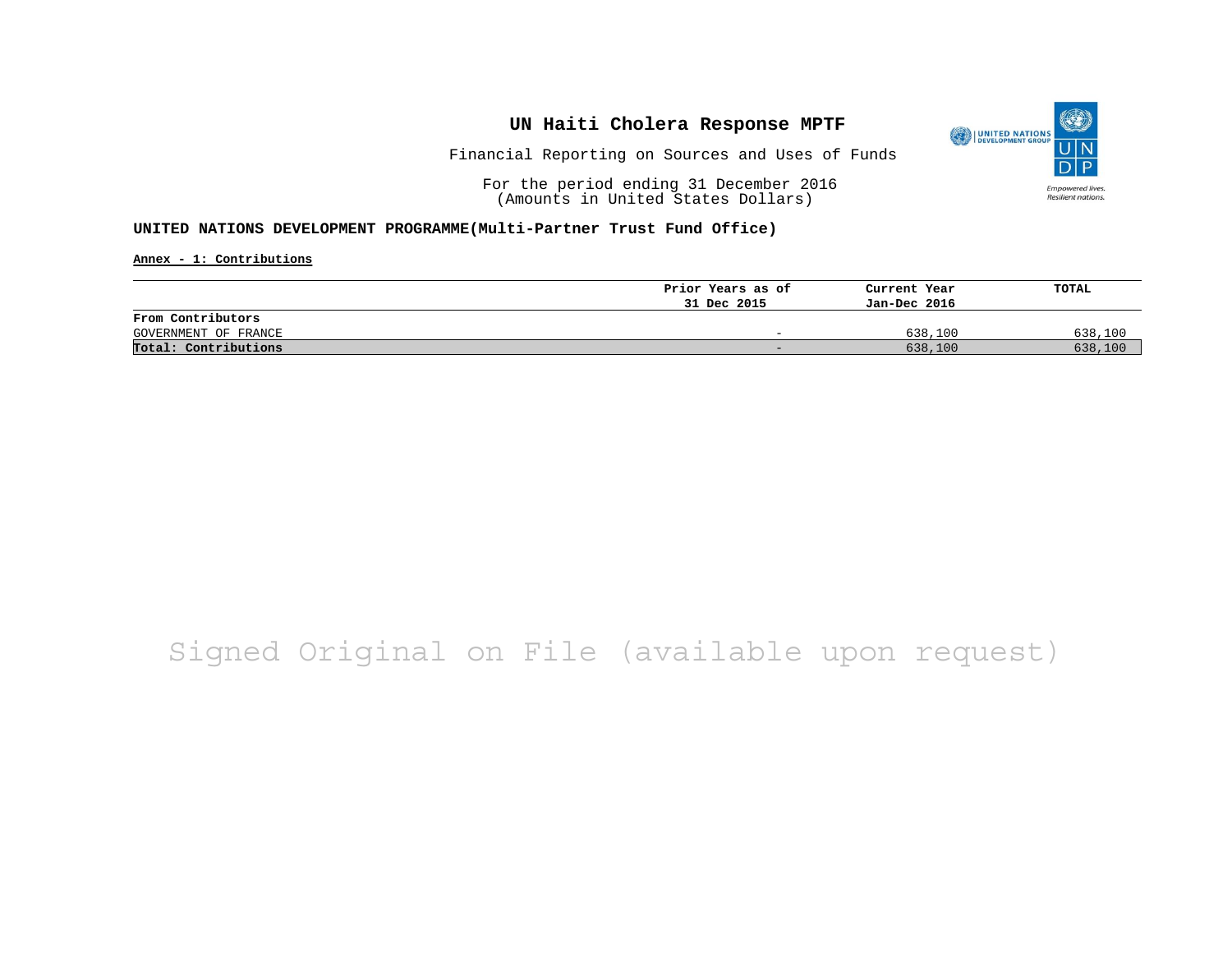

Financial Reporting on Sources and Uses of Funds

For the period ending 31 December 2016 (Amounts in United States Dollars)

#### **UNITED NATIONS DEVELOPMENT PROGRAMME(Multi-Partner Trust Fund Office)**

**Annex - 2: Transfers**

| ot<br>as<br>Prıor<br>rears | Current<br>Year | <b>TOTAL</b> |
|----------------------------|-----------------|--------------|
| 2015<br>Dec.<br>۔ ب        | 2016<br>Jan-Dec |              |

**To Participating Organizations**

**No Activity**

## Signed Original on File (available upon request)